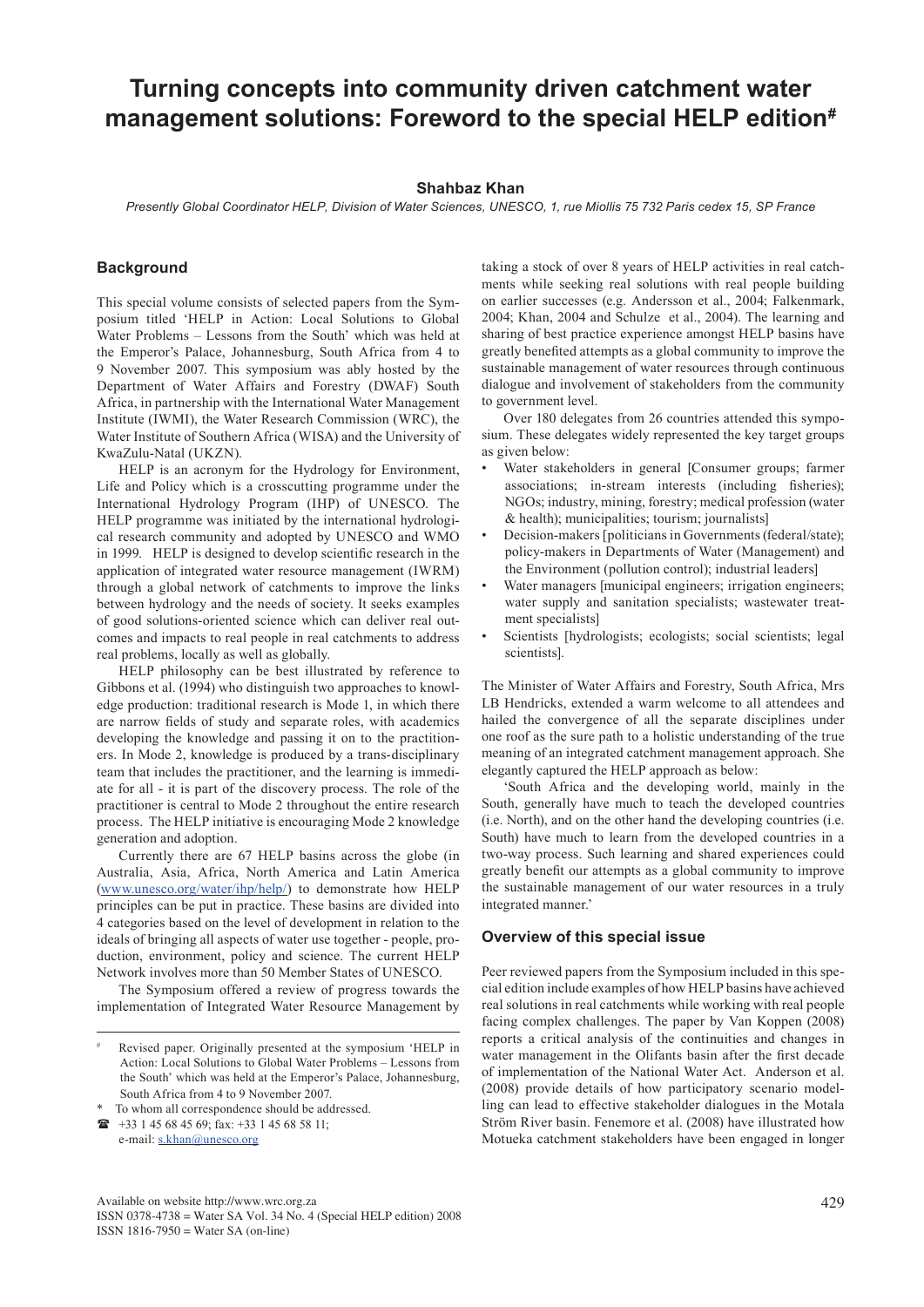term collaboration to implement integrated water resource management.

Hooper (2008) reports concept of covenant as a social contract for harnessing mutual trust and obligation between stakeholders for implementation of integrated river basin management. Ganoulis et al. (2008) share an excellent example of stakeholder engagement in the transboundary water resources management in the Mesta/Nestos basin. Stickney (2008) and Modley (2008) share examples from Lake Champlain on alternatives to legislation and regulation to inspire watershed protection and management of aquatic invasive species through rapid response planning partnerships.

Christoph et al. (2008) report results on the IMPETUS project utilising an integrated approach to the efficient management of water resources in West Africa offering a range of options for sustainable management of the hydrological cycle. Rhode et al (2008) provide insights into integrated nutrient transport modelling to underpin implementation of the European Water Framework Directive (WFD) to protect and enhance the status of aquatic and terrestrial ecosystems in the highly polluted Weisse Elster River basin, a sub-catchment of the Saale basin (Germany).

Scatena et al. (2008) and Hearne et al. (2008) share ideas from Luquillo and Davo basins on how to implement HELP principles in basins with limited resources. Khan (2008) reports 'System Harmonisation' a new cross-disciplinary framework from Australia which effectively links water cycles with social, economic, cultural and legal aspects and can be useful in extending the HELP principles in other basins. Allan et al. (2008) show the practical application of system harmonisation for assessing social acceptability of management options for harmonising irrigation with environmental concerns in the Murrumbidgee catchment in Australia.

The experiences shared in this special volume and during the symposium clearly show that managing stakeholder empowerment is extremely complex and often results in a localised solution without a generic formula. This requires locally customised holistic 'ecosystems' approaches to manage multilevel stakeholder perspectives in catchments. Such approaches needs to be capable of incorporating a broader understanding of water scarcity, unequal water access and inadequate adaptive capacity and readily adaptable to emerging issues.

# **Future challenges for HELPers**

Catchment level water resource management and planning is likely to be affected by a range of emerging issues such as:

- Climate change-poverty-water sector adaptations
- Water-poverty-environment nexus
- Energy-water-poverty nexus
- Demand for bio-fuels ensuing competition for land and water resources used for food production
- Globalisation and trade policies for food security
- The changing role of state and local actors in the water sector
- Gender and the feminisation of agriculture and other waterintensive sectors.

Currently these areas are less well understood and the HELP research and development community must re-orient itself accordingly to deliver to the needs of the society.

A locally customised holistic 'ecosystems' approach to capacity building can generate positive sum solutions for

global stakeholders. Local capacity-building priorities are areas of work best handled at the river basin level; not a substitute for or derivative of global priorities, but these can complement national or global agenda. HELP regions must respond to the concerns that are felt in several countries therefore contributing to the regional sustainability agenda. In doing so they can increase the attractiveness of funding from national budgets or local donors, and to help convince potential partners to team up, and to further develop the network of organisations collaborating on capacity development projects of regional significance.

The local capacity-building and training priorities for the implementation of integrated water resource management must be expressed as a regional HELP agenda, to allow many partners to buy in along the research-to-development continuum, and to form collaborations where consortia, alliances, networks, and individual organisations may all find their place both to fund it and to benefit from it. In some sense, the regional HELP approach already operates through the regional coordinating units. The regional agenda must be embedded into the national agenda to derive support from a central source as well as to the global agenda to generate global dividends from regional activities. This would be a key challenge for the future of HELP initiative as the priorities of different regions will be difficult to compare, and it might be difficult for the sub-regions to identify shared concerns.

Regional training priorities are best expressed in terms of development problems that need to be addressed locally but regional synergies are still possible. For instance, many of the issues are similar in Eastern and Southern Africa; Central Asian countries also encounter some shared issues, post-USSR; shared issues in Indian and Pakistan Punjabs. However, capacity-building needs in environmental care through better water governance and management would be far greater in some settings than others, for example, in Africa.

The symposium highlighted that the major challenge for HELPers is to maintain positive momentum to keep communities interested by:

- Building cross-disciplinary models of intermediate complexity to optimise data availability for effective policy support
- Targeting data campaigns using low cost data acquisition technologies
- Documenting success stories and failures in modelling, stakeholder engagement and capacity building
- Linking infrastructure investments with local capacity building.

### **Acknowledgments**

The Department of Water Affairs and Forestry (DWAF) South Africa, the International Water Management Institute (IWMI), the Water Research Commission (WRC), the Water Institute of Southern Africa (WISA) and the University of KwaZulu-Natal (UKZN) are gratefully thanked for supporting an excellent symposium. Scientific and administrative inputs of the members of the International and Local Organising Committees are highly appreciated. Mike Bonell's dedicated leadership as the previous Global Coordinator of the UNESCO HELP Programme was instrumental in ensuring the success of this symposium. The author undertook the editing responsibilities for this Special Volume while working at CSIRO and the Charles Sturt University Australia.